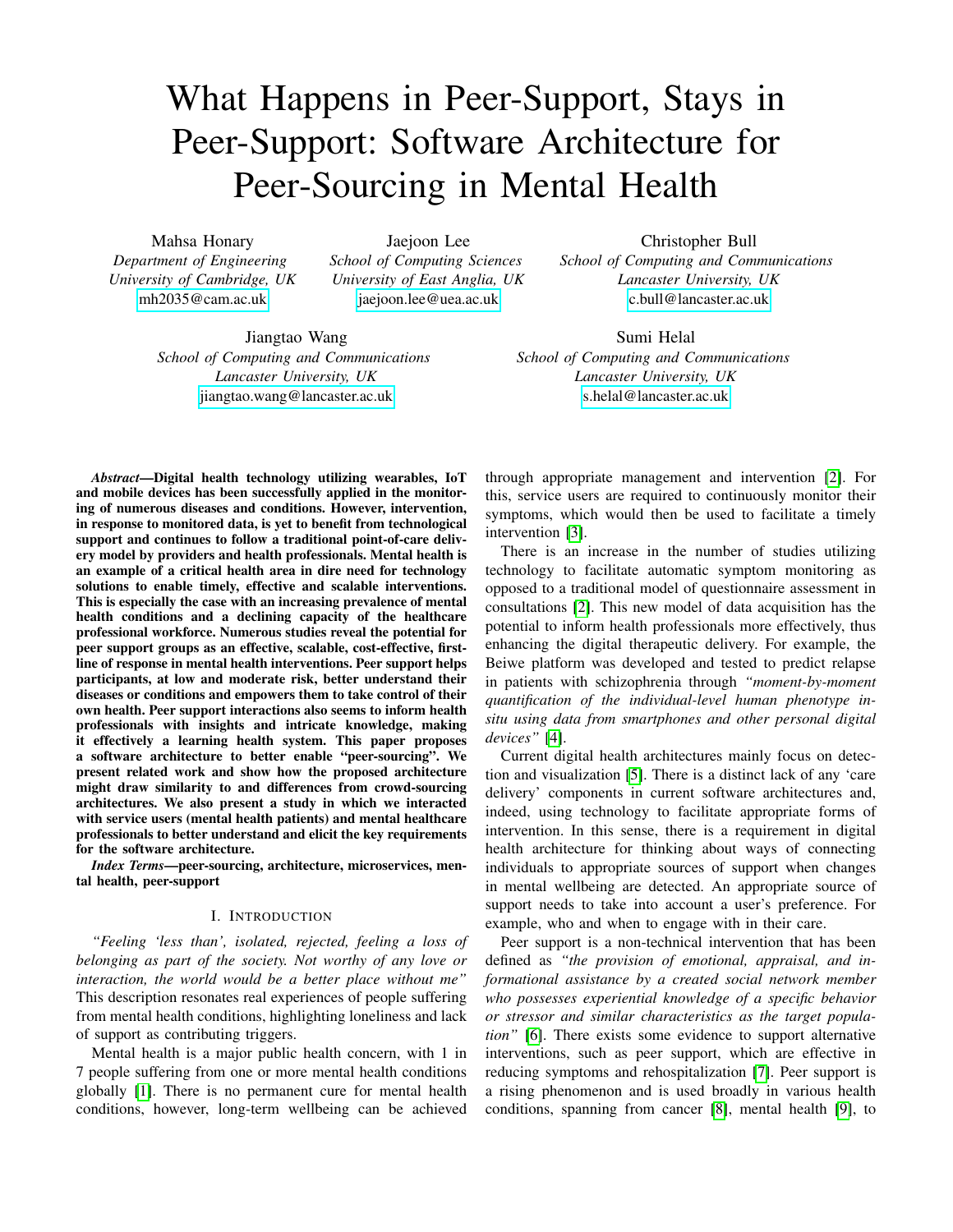groups facing social changes such as new mums [\[10\]](#page-9-0) or informal caregivers of people with long-term health conditions [\[11\]](#page-9-1). Peer support is increasing in demand, however not many technologies utilize this form of support. We describe peer support in more detail in Section [II-A.](#page-1-0)

Designing the software architecture of a peer support system is non-trivial due to the following reasons. First, since no stateof-the-art work systematically presents the requirements, we need to extract the need comprehensively and identify unique requirements. Second, we need to design an appropriate software architecture to support the development of peer support systems, which can fully meet those elicited requirements.

In this paper, we propose a software architecture for sourcing peer support in mental health, through "peer-sourcing", and provide the following contributions:

- We present the needs of people experiencing suicide ideation with respect to the support they wish to receive through the use of a learning health system.
- We have elicited software requirements based on these findings.
- We present a software architecture based on those peersourcing requirements to support predictive digital health technologies.
- We demonstrate a use case scenario where the components have been developed to realize the feasibility of the design.

The remainder of this paper is organized as follows: Section [II](#page-1-1) presents the related work with respect to software architecture for crowd-sourcing in the mental health domain. Section [III](#page-3-0) covers the challenges in delivering timely support in the domain of mental health and our requirements gathered through the co-design activities we carried out with people with lived-experience of suicide ideation and mental healthcare professionals. Section [IV](#page-6-0) presents the proposed design methodology of peer-sourcing to support predictive technologies in the mental health domain. Finally, we discuss our proposal and conclude this paper in Sections [V](#page-7-0) and [VI.](#page-8-9)

## II. BACKGROUND AND RELATED WORK

# <span id="page-1-1"></span><span id="page-1-0"></span>*A. The Role of Peer-Support in Mental Health*

One of the challenges with the provision of remote mental health support, through the use of technology, is low adherence and engagement with digital interventions. A study by Mohr *et al.* shows that when users are offered a weekly 5-10 min telephone consultation with a coach, in addition to access to a web-based intervention, users showed better retention towards the intervention [\[12\]](#page-9-2). While this model shows promise in improving user engagement, there are a number of implementation barriers including the delivery cost and difficulties with scheduling a meeting between the two parties.

The support coming from people who have similar experiences can offer more authentic empathy and validation [\[13\]](#page-9-3). Peer-support practice in mental health encourages sharing information and lived-experiences that can lead to better management of recovery focused activities [\[14\]](#page-9-4), and is shown

to be effective in a wide range of mental health conditions [\[15\]](#page-9-5). Peer-support offered through community mental health services is increasingly accepted [\[16\]](#page-9-6). It has been reported that the number of services run for and by people with mental health conditions is more than double the number of services run by professionals in the US [\[17\]](#page-9-7). The healthcare professional services are also starting to recognize the value of peer-support, and employing people with past lived-experience of mental health within services to provide care and support to others [\[15\]](#page-9-5). There is a growing interest in learning peer counseling skills [\[18\]](#page-9-8). It is highlighted in the literature that peer-support can benefit both the person receiving help and the person providing support [\[19\]](#page-9-9). The benefit for the peersupporter is seen in the skills they build through this process, which could improve the social and occupational functioning of the peer-supporter [\[20\]](#page-9-10). Peer-support can be delivered faceto-face and in online settings such as social networking sites [\[21\]](#page-9-11).

Online peer-support networks have shown to be successful in attracting a wide range of users in the mental health domain [\[9\]](#page-8-8). In a randomized controlled trial of Panoply, a peerto-peer web-based cognitive reappraisal program, compared with an online expressive writing platform, Panoply generated significantly more usage activity and greater user experience scores [\[22\]](#page-9-12).

# *B. Software Architectures in Mental Health*

There are many software projects for mental health, but few provide details of their software architectures and how they benefit the mental health domain. Whilst several of the software architectures described below encourage a move away from the traditional point-of-care delivery (e.g., by supporting self-management of service user's health), they do so only for monitoring. Intervention falls back on self-care or the traditional point-of-care delivery model.

*1) Personal Health Systems:* These type of systems provide personal health management through monitoring and reporting, typically using personal devices (e.g. smartphones, medical sensors).

One example of an architecture designed specifically for mental health is a mobile pervasive architecture for stress monitoring in a personal health system [\[23\]](#page-9-13). Tartarisco *et al.* present an architecture for smartphone and wearable sensors to monitor stress of individuals with an integrated clinical decision support system. They claim the novelty of this approach compared to similar systems is that it is "suitable for prolonged stress monitoring during normal activity", due to its passive monitoring.

Another personal health monitoring system proposed by Mouttham *et al.* extends a Service-Oriented Architecture (SOA) with event-driven architectural elements [\[24\]](#page-9-14). This architecture aims to seamlessly connect personal health monitoring with existing e-Health systems.

*2) Clinical Decision Support Systems:* A common type of software system (or component) used in healthcare. A clinical decision support system (CDSS) assists health professionals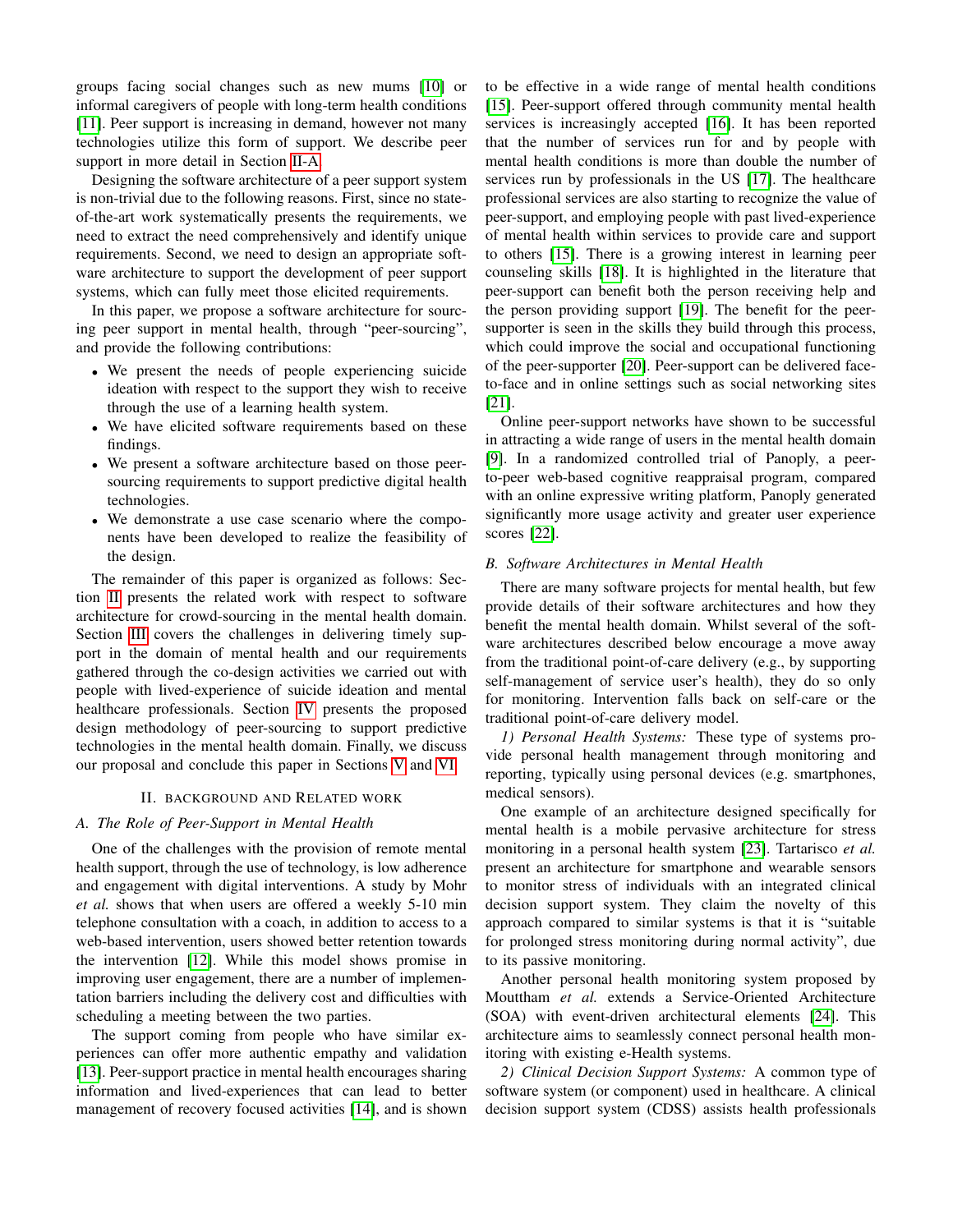in their decision-making tasks by providing timely, additional information related to a given patient or health context.

Velickovski *et al.* detail the 4 main types of CDSS, including a comparison of their features [\[25\]](#page-9-15). The 4 types are: standalone, integrated (into a health information system or electronic health record), standard-based (decoupled, yet interoperable), and service-oriented. In their work, Velickovski *et al.* chose a Service-Oriented Architecture to integrate web services into existing health information system platforms for the "early detection and assessment of chronic obstructive pulmonary disease (COPD)".

Distributed CDSS architectures have also been explored [\[26\]](#page-9-16). El-Sappagh and El-Masri propose a distributed CDSS which is a collection of services (SOA) and incorporates Electronic Health Records (EHR). They also claim that "SOA has been widely adopted to solve the interoperability of the involved heterogeneous distributed EHR systems" [\[26\]](#page-9-16).

Another example of a CDSS is the enhanced medical record for aging brain care (eMR-ABC) [\[27\]](#page-9-17), which was created using Software as a Service (SaaS) and SOA architectural styles. This CDSS integrates a decision support system with electronic medical records for the management of people suffering from aging brain disorders, such as dementia.

*3) Relevant architectures in other domains:* Relevant software architectures exist in other domains, which have similar properties to already mentioned systems. For example, eventdriven architectures for decision support (e.g., in a traffic management system [\[28\]](#page-9-18)) could be used by a CDSS where timeliness is a critical factor.

Systems for ambient assisted living (AAL) can be used to provide aspects of healthcare in the home. One such example uses a Service-Oriented Architecture to deliver e-health which detects both mental and physical problems [\[29\]](#page-9-19).

Another software architecture model is provided for behavior change support systems (BCSS) [\[30\]](#page-9-20). This BCSS is used only by service-users for a weight loss self-management application. Whilst BCSS are not directly related to mental health, it is conceivable that they could form part of a mental health system, e.g. providing persuasive behavior change components in a stress monitoring and feedback application.

The SAMS project aimed to detect early signs of Alzheimer's disease through the collection and analysis of home computer usage [\[31\]](#page-9-21). The reported architecture focuses on the desktop data collection components, whilst the transmission of the data to the server uses a client-server model. This system focused on the detection of Alzheimer's disease, but did not provide any mechanisms for intervention.

Despite the numerous software systems in the mental health domain, there appears to be no exploration of software architectural styles to support care delivery at the intervention level, rather than just the detection level.

## *C. Crowd-sourcing Systems*

The term "crowd-sourcing" was originally coined by Jeff Howe and Mark Robinson in [\[32\]](#page-9-22) to describe how businesses were using the Internet to outsource work to the crowd. The basic idea of crowd-sourcing is to leverage the power of a crowd to collaboratively complete a complicated task. In recent years, crowd-sourcing-based systems are widely used in many application domains, such as citizen science, software engineering, semantic web, and crowdfunding [\[33\]](#page-9-23)– [\[38\]](#page-9-24). To support various crowd-sourcing-based applications, many software infrastructures (e.g., platforms, middlewares, or programming frameworks) has been proposed. For example, Amazon Mechanical Turk (MTurk) [\[39\]](#page-9-25) is a crowd-sourcing platform that makes it easier for individuals and businesses to outsource their human intelligence tasks (e.g., labeling images for machine learning) to a distributed workforce who can perform these tasks virtually. MTurk also provides many APIs for creating and managing crowd-sourcing tasks. Both [\[40\]](#page-9-26) and [\[41\]](#page-9-27) proposed programming frameworks with development and runtime support for mobile crowdsensing applications, which can be used to collect location-based urban sensing data (e.g., traffic status, air quality, and so on). The authors in [\[42\]](#page-9-28) proposed a service platform that enables human-subject studies (e.g., survey deliveries and management) through crowdsourcing. Epicollect [\[43\]](#page-9-29) allows the creation of crowd-sourcing tasks specific to epidemiology and ecology.

The above software infrastructures or frameworks do provide good support for its target application domains. However, they cannot fully meet the requirements<sup>[1](#page-2-0)</sup> in our peer-sourcing mental health support scenario due to the following reasons. First, traditional crowd-sourcing systems commonly follow a centralized architecture, in which service requesters and providers are well connected via a central control agent. In contrast, peer-sourcing-based support applications require a decentralized architecture, where all peers and other relevant stakeholders can be connected with matching demands in a peer-to-peer and ad-hoc manner. Second, service providers in crowd-sourcing systems are usually homogeneous in terms of the expertise and reliability in completing relevant tasks. On the contrary, peers in peer-sourcing systems consist of multiple stakeholders with heterogeneous attributes. For example, peers in our mental health support scenarios can be buddy peers like friends and family members, professional peers like mental healthcare professionals, and peer-sourcing organizers like UK National Health Service (NHS) support groups. All of these peers have different attributes in terms of task assignment and peer selection. Third, crowd-sourcing platforms usually possess a large number of candidate service providers with low urgency requirements, while peer-sourcing often suffers from the insufficiency of service providers meanwhile with higher urgent requirement (e.g., the case of suicide intervention). Last but not the least, synchronous interactions between the requester and supporter are required in peer-sourcing, but there is no such need for this in crowd-sourcing. In summary, state-of-the-art crowd-sourcing architectures cannot be directly adopted to peer-sourcing applications due to the differences summarized in Table [I.](#page-3-1)

<span id="page-2-0"></span><sup>1</sup> Details of Peer-Sourcing requirements are discussed in Section [III-E](#page-5-0)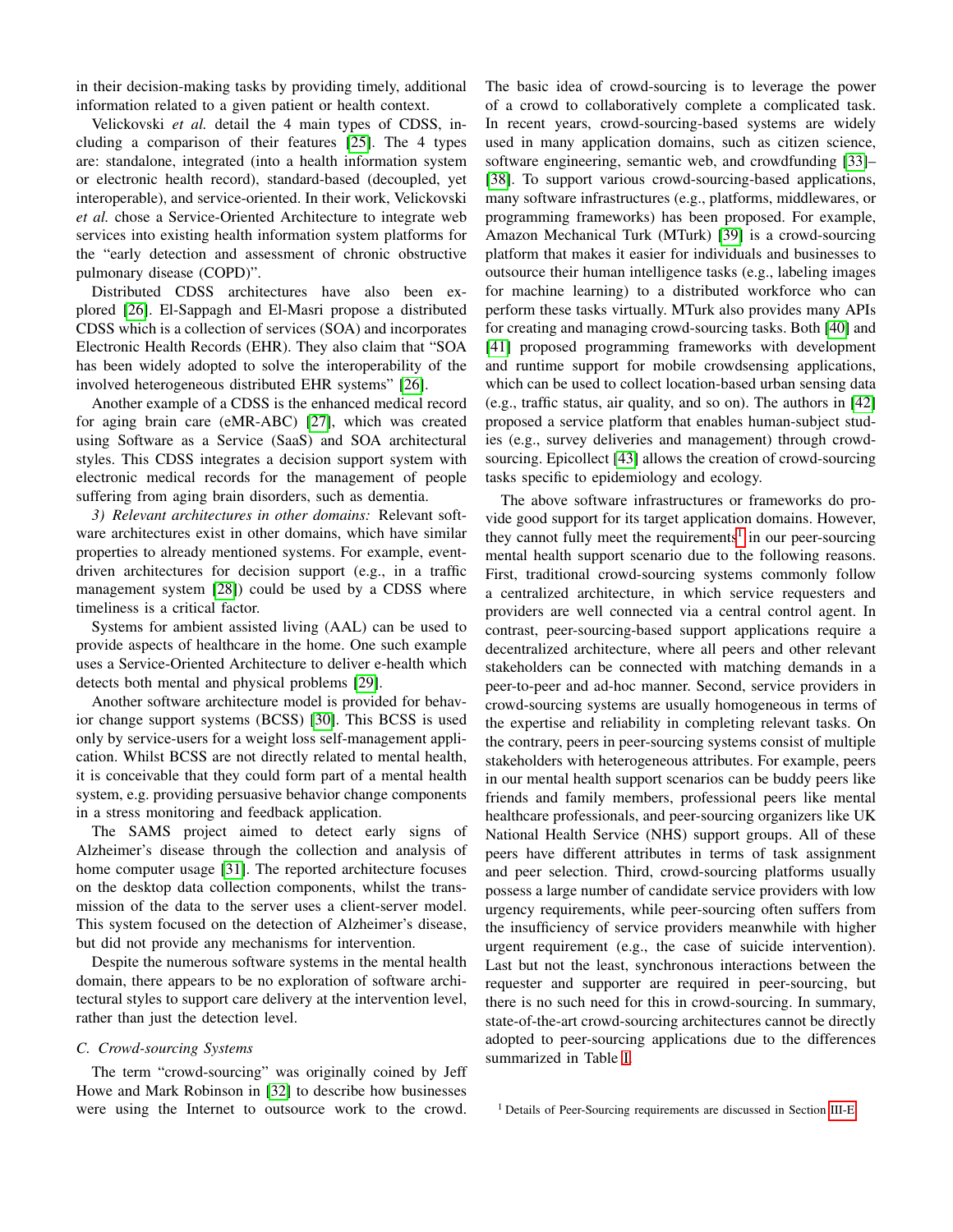<span id="page-3-1"></span>TABLE I TYPICAL PROPERTIES OF CROWD-SOURCING VS. PEER-SOURCING

| Crowd-sourcing            | <b>Peer-Sourcing</b>     |
|---------------------------|--------------------------|
| Centralized               | De-centralized           |
| Homogeneous               | Heterogeneous            |
| Sufficient candidates     | Insufficient candidates  |
| Lower task urgency        | Higher task urgency      |
| Asynchronous interactions | Synchronous interactions |

## III. REQUIREMENTS FOR PEER SUPPORT

<span id="page-3-0"></span>As shown in Section [II-A,](#page-1-0) peer support plays an important and promising role as an alternative intervention in minor to mild mental health conditions. There is an important need to provide systematized capabilities for mental health care delivery through peer support. It alleviates pressures on the overstretched health system, delivers authentic support from people with similar experiences, and can lead to better management of mental health conditions, among other benefits.

Whilst there are no existing software architectures to support care delivery in mental health specifically, providing peer support seems to bear a similarity to how crowd-sourcing systems work, though with some distinct differences (see Table [I\)](#page-3-1). Crowd-sourcing is inherently limited when it comes to sourcing peer support, which is discussed later (Section [V\)](#page-7-0). To that end, we endeavored to propose a new software architecture for peer-sourcing, by first eliciting requirements through a service user study conducted within the SPACE project.

#### *A. SPACE: A Learning Health System*

This research came out of the "Suicide Prevention using Analytics and Cybernetics Elements" (SPACE) project, a learning health system to better understand and prevent suicide incidents. We were approached and funded by the Lancashire and South Cumbria (L&SC) Integrated Care System (ICS), part of the UK's NHS, to design and develop a learning health system that can help L&SC ICS to determine trends and themes gathered through real-time, non-intrusive surveillance in order to prevent future suicide attempts and incidents.

The original system for the SPACE project was co-designed with the ICS through a series of consultations with people with lived-experience of suicide ideation and mental healthcare professionals. This project focused on requirements for data collection and presenting data to mental healthcare professionals. Much of the interest in the original system design was in the logic behind the system components (e.g. what data to collect, or the design of the database queries and visualizations) for detection of service-users' low moods, rather than the architecture itself. This paper, however, takes a step further by proposing a software architecture designed to support better intervention within mental health systems based on the feedback received during our consultation with different stakeholders.

The SPACE project is exploring what data can be collected from mobile phones to determine if a person is experiencing low-mood or suicide related events. This ongoing work is exploring which data to collect. For example, this includes

application usage, location events near high-risk locations, screen usage patterns, and more. The original architecture collects data from a service-user's phone, using a bespoke app, and stores the data in a time series database (which is optimized for storing and querying time series data). This data can then be queried through a dashboard interface for the healthcare professionals, which would show visualizations such as graphs or the classic traffic light visualizations.

# *B. Requirements informed by stakeholders*

We consulted 11 people with lived-experience of suicide ideation (age range between 18 and 55, male n=6), and 6 mental healthcare professionals, who happened to be all female, in 2 separate workshops to better understand how to design the SPACE learning health system. The workshops were audio recorded, and transcribed verbatim with participants' consent. The qualitative data, collected in these workshops, was analyzed by 2 members of the research team using Braun and Clarke thematic analysis [\[44\]](#page-9-30) to identify overarching themes from this consultation. The analysis was inductive and, therefore, data driven. We append quotes provided with participant numbers, and an indication of whether quotes are from lived-experience participants (e.g, P1) or mental healthcare professionals (e.g, HP1).

# *C. Ethics*

We received ethical approval from Lancaster University's research ethics committee. We collaborated with 2 mental healthcare professionals (2MHP) from the ICS, who were responsible for ensuring risks to individuals were mitigated. 2MHP provided additional ethical oversight of the ethics application, study design, recruitment, communication (video, consent forms), design and approval of workshop activities, and overseeing interactions and wellbeing of the study participants (ensuring duty of care) during and after the workshops. Recruitment of participants for both workshops was directly handled by 2MHP.

#### <span id="page-3-2"></span>*D. Findings*

We set out to find best approaches for detecting changes in mental wellbeing through our learning health system, however, this consultation opened our eyes to the intervention element of the work. Through this consultation, participants shared important concepts related to how they wished to be supported and their preferred methods of intervention. This led to the accidental discovery of the value of peer support. In the following we expand on these values by discussing the 6 overarching themes developed from our workshops: (1) social isolation; (2) lack of resources; (3) risk assessment; (4) discontinuity of care; (5) social connectedness; (6) invaluable peer support.

<span id="page-3-3"></span>*1) Social Isolation:* Participants with lived-experience of suicide ideation shared how they feel *"alone, so alone, didn't feel I could trust anyone"* (P6) and that *"no one would really notice if I wasn't here"* (P10). P3 expanded on loneliness and expressed this feeling as *"more the feeling of having nobody*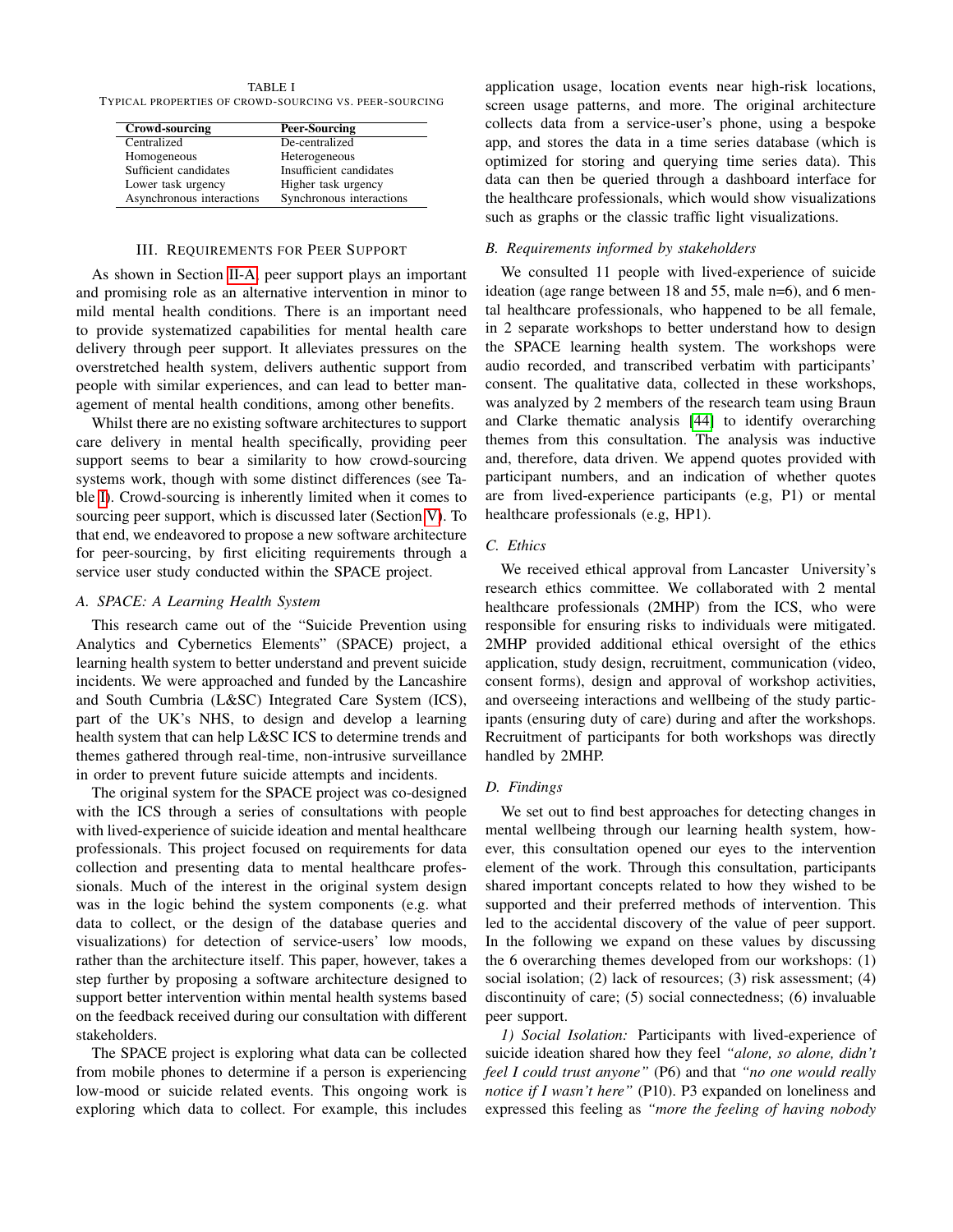*to identify with or be understood by, abandonment: people not caring"*, and shared her coping strategy as *"not bottling up: engage with people/services/hobbies and distractions"*. Health professionals also highlighted isolation as a major issue: *"increase in anxiety which in a community setting may lead to more isolation, not leaving their home, not seeing others, not getting shopping"* (HP6). Similarly, P5 explained how *"being part of something"* (P5) made him feel happy, and how *"connection with others"* (P5) helped him with feeling less distressed. As a strategy for managing low moods, P10 explained how he would try to *"get surrounded by positive people so when the dark thoughts come I can try control them"*. Engagement with others and trying not to isolate themselves was a strategy suggested by all participants: *"help others and connect with the right kind of people"* (P8). Health professionals echoed the need for having a role and a purpose as a useful way of feeling better connected socially *"I guess children growing up and being less dependent and then retiring, it's massive isn't it in terms of loss of role"* (HP4).

<span id="page-4-3"></span>*2) Lack of Resources:* In discussions around the care delivery model for people who are detected as in need of support, by the learning health system, lack of resources was identified as the main barrier for providing this support: *"mental health community services are very much in crisis, people are just sat on a caseload and just bubbling up in crisis, so you're just fighting fire"* (HP5). This increase in demand on services was seen as a barrier for provision of high quality care: *"you're not able to actually do any productive work with anyone, and so because of that obviously it's very much a second rate service. Well if people are going to feel like they're not getting support so why would they bother to contact"* (HP3). With regards to the use of digital phenotyping to inform health professionals, they raised concerns about limited capacity to take actions on any detected service users in need of support: *"another concern of mine with that information is around if it is coming to a crisis team and it's just information on a system and we are already saying we are absolutely overstretched as a service, we don't want to be then saying well we didn't check the data"* (HP4). There was a strong emphasis on considering the capacity of services when designing supportive tools: *"we had 37 people waiting for one bed, so can you imagine the increase of people being brought into the services, be great if people could be nursed at home by having like an app or something like that"* (HP1). The point here is that there needs to be a series of dedicated support mechanisms as alternatives to professional services.

<span id="page-4-0"></span>*3) Risk Threshold:* Identifying risk level is a common practice in assessment sessions, which helps health professionals in choosing the most appropriate support and treatment. Health professionals described low risk as somebody who is actively expressing suicidal thoughts and intentions but is seeking help: *"contacting multiple services and has an expression that they want to get better"* (HP1). Moderate risk was described as typically not seeking help but having the willingness to recover: *"first time presentation, major life changes which could be in terms of employment, relationships, finances, they have a*

*lack of support and potentially not seeking help but again I guess that thing of wanting to improve the situation"* (HP1). Whereas severe risk would be somebody who has*"plans in place to complete, no interest in accessing help or support, feeling helpless, hopeless, worthless, guilty, all those kinds of things. Having the access and means and lack of a protective factor [e.g., dependents to look after, such as children]"* (HP1). The variation in desire to reach out and receive support is a common denominator across these three levels of risk. While health professionals highlighted the importance of supporting low and moderate risk groups: *"I think it's getting people before they get to crisis isn't it, so is this app best to support primary care, low level people in terms of that engagement and working with [other] services"* (HP3), the pressure on services could result in not addressing the needs of these groups regardless of their effort in seeking help. They also recognized that *"everybody has different threshold to risk"* (HP4), and highlighted the need for *"knowing the service user that you are working with"*. This would require regular contact with the service user, which in the current model of care is less likely to happen, especially with low/moderate risk groups.

<span id="page-4-2"></span>*4) Discontinuity of Care:* There were many discussions around the discontinuity of a care circle surrounding the service user. This was related to service users either receiving inpatient care, when at high risk, or that they would be discharged to go home: *"They sent me home in the care of my grandparents who are 87 and 91, one of them's got dementia, the other one just had a knee replacement, they're not in any fit state to look after me"* (P7). Participants acknowledged the benefit of having multiple sources of support around the service user and joining the dots to create a better care ecosystem for the service user: *"I think when you've got a team of services around somebody, that somebody has got far more chance that one of the services will help them, as opposed to having just one professional in their life offering support, I think if you've got say six or seven, they've then got six or seven branches to reach out and grab a hold of"* (P2). Health professionals also backed up this idea by proposing to offer a number of support options in intermediate care, for example: *"for me, within this app, digital service that you're looking at providing, it would be looking at giving alternative advice lines, with multiple choice options to respond to and then looking at what's going on for that individual 'cos it's very different for every individual in terms of what they're experiencing and what their perception of need is"* (HP3).

<span id="page-4-1"></span>*5) Social Connectedness:* Participants highlighted the importance of connectivity and how receiving advice from people in similar situations could be beneficial: *"once you put the substance down or anything that you used as a crutch, connectivity is the key in it, I mean being in places like this, getting a better understanding, without others I wouldn't have been able to identify where I were coming from, what I'm saying, so being able to be open to the possibility of someone being able to tell me something and I can actually hear it, rather than someone telling me something and it just going over me head all the time 'cos I can't connect with it"* (P10).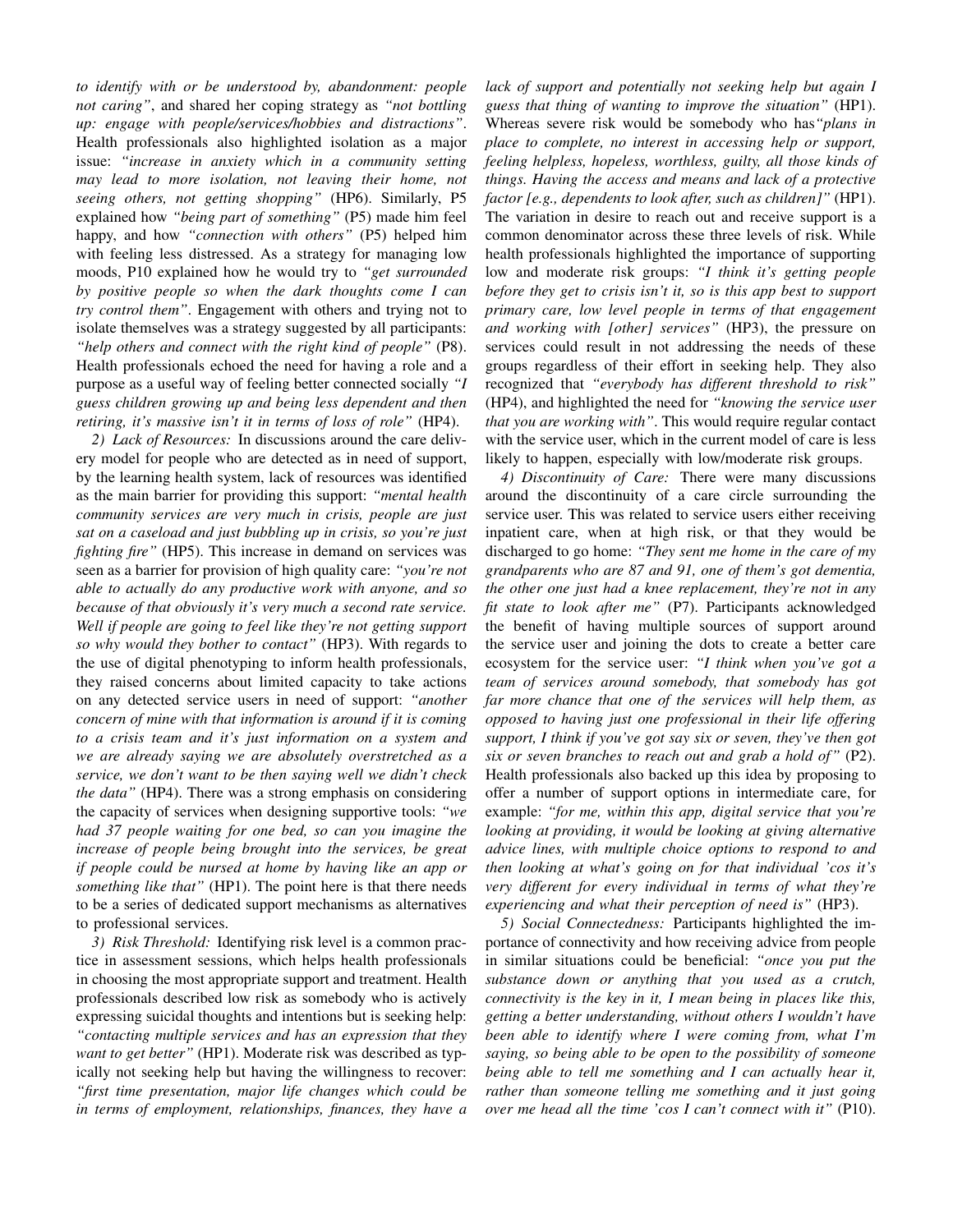The discussions led into the topic of face-to-face support and how this model is overlooked in the design of technology enabled support for mental health. For example P2 questioned: *"how did we interact with people before all this technology?"* (P8) which was answered by *"spoke to their faces"* (P4) and *"we understood body language"* (P1) and *"emotions"* (P7). They raised a vivid gap in the direction of digital support: *"no emotion in messages"* (P1) and *"Well there's emojis [laughter]"* (P7). They saw the value in learning from each other *"we were sat here today, we've all grown in some kind of manner"* (P2). While they preferred face-to-face support, the idea of digital support also received positive feedback: *"a friend of mine's just created [a group on Facebook] called Talk Free, and people go to that group just to express how they're feeling at that moment in their mental health and there's so much support for people. I find just reading that when I'm feeling a bit shitty, that kind of picks you up a little bit, not reading other people's suffering but reading the support messages that go with it, now that's good"* (P5).

<span id="page-5-1"></span>*6) Invaluable Peer Support:* Participants all recognized the value of peer support, and had the sense that it has the potential to be of value to someone: *"you're always somebody's someone. Even if it's just that you make them smile or you do something nice"* (P5). In the words of P7, the support coming from peers, at any level, is powerful: *"even if you can't be that person to rescue them, if you can prove that you're just there in the background if they need you"*. This relates to the loneliness issues previously raised by the participants, by knowing *"you're there if something happens, they might not talk to you but they know if they needed you're there"* (P3). In this sense, participants saw benefit in having a *"walk in centre"* where individuals can speak to someone about their problems without making any appointments. However, they acknowledged the high demands on services, and suggested to make use of peer support groups: *"I think that's where peer to peer support comes in and I think that's really useful"* (P4). They provided examples as to how peer support models in a small scale are effective: *"it's so important that people see what happens within [our peer group] as we have people that come to a group who are struggling in that moment, and they'll leave knowing that they've had that conversation with somebody who's like minded, they can identify with what they're going through, they've given them some kind of advice and some kind of reassurance to say you're not on your own"* (P1). The notion of facilitating peer support through the proposed learning health system received positive feedback *"that is absolutely the way forward, I can't understand anybody saying no to that"* (P5) and was seen as a way to *"take pressure off services a little bit"* (P1). They compared an informal peer support model to mental health chat groups available on social media where *"there's likeminded people, and somebody can then reach out to you and offer you that branch"* (P7). They expressed how offering this connectivity both in face-to-face and digital models such as *"cyber friends"* (P5) would encourage them to engage with the proposed learning health system.



<span id="page-5-2"></span>Fig. 1. Proposed Software Architecture for Peer-Sourcing in Mental Health.

## <span id="page-5-0"></span>*E. Derived Software Requirements*

Based on the findings explained in Section [III-D,](#page-3-2) we have derived software requirements of a system utilizing peersupport in mental health. These are explained below. Each of the requirements are presented with their connections to specific findings from the workshops:

- R1: *Detect changes in patterns of behaviors/moods:* The system shall detect changes in patterns of behaviors/moods of a service user and, once detected, it shall start sourcing the available support (linked to *[III-D1](#page-3-3) – [Social Isolation](#page-3-3) and [III-D3](#page-4-0) – [Risk Threshold](#page-4-0)*). Common symptoms of social isolation include the lack of interaction with others (P6 and P10 in *[III-D1](#page-3-3)*) and staying at home for a longer period of time (HP6 and P5 in *[III-D1](#page-3-3)*). These symptoms are not usually picked up by health professionals, if they are considered to be low/moderate risks (HP1 in *[III-D3](#page-4-0)*). For those in the low/moderate groups, it is important that the system recognizes such symptoms and starts intervening when a user has 'dark thoughts' at an early stage (HP3 and HP3 in *[III-D3](#page-4-0)*).
- R2: *Registration of preferred peers to be contacted:* A user shall be able to register a set of immediate contactable peers and a set of communities where the user belongs to (linked to *[III-D5](#page-4-1) – [Social Connectedness](#page-4-1)*). It is critical that help should first come from a closely connected peer or a group which is well-connected to the service user (P10 and P5 in *[III-D5](#page-4-1)*). A message or help from unfamiliar persons or groups could be easily heard vacantly and ignored (P10 in *[III-D5](#page-4-1)*). Therefore, the user should be able to explicitly specify the direct peers (i.e., buddy peers) and well-known communities, in which the leader of the community, can find 'trusted peers' for the user.
- R3: *Autonomous sourcing of available peers:* The system shall start looking for available peers to intervene when changes in patterns of behaviors/moods are detected (linked to *[III-D4](#page-4-2) – [Discontinuity of Care](#page-4-2)*). Users might ask for help from their peers by themselves, but only if they were aware of the situation that they were at stake. In most cases, however, it can be difficult for service users to know when to ask for help (HP3 in *[III-D4](#page-4-2)*). As such the system should have a capability that it starts asking for help through peer-sourcing autonomously.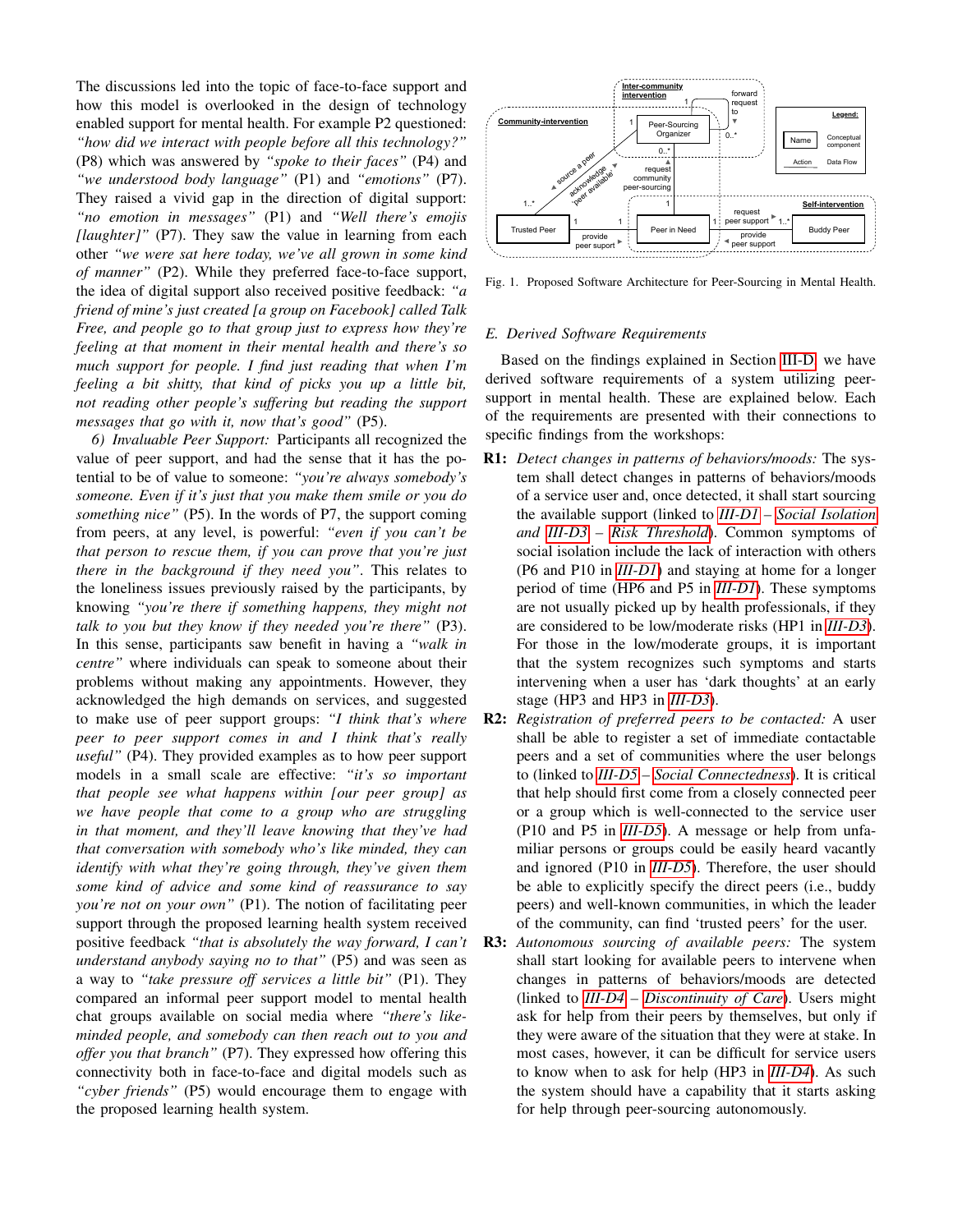- R4: *Dynamic change of peer-sourcing scope:* The system shall be able to change the scope of target source, where an available peer would be searched (linked to *[III-D6](#page-5-1) – [Invaluable Peer Support](#page-5-1)*). As pointed out by P7 in *[III-D6](#page-5-1)*, the help should be sourced from all available levels, including friends, local community members and health professionals. It means that the system should be able to search different sources in an orderly manner. To address this need, we propose the following three different levels:
	- *R4.1: Self-intervention level:* a peer shall be sourced from a pre-defined list of peers (i.e., buddy peers, like family or friends) by the user;
	- *R4.2: Community-intervention level:* a peer shall be sourced from a community where the user belongs to and the sourcing shall be performed by the leader of the community;
	- *R4.3: Inter-community-intervention level:* a peer shall be sourced from other communities, which include other user communities and professional organizations (e.g., charities, National Health Service (NHS), police department, etc.)
- R5: *Selection of sources:* The peer-sourcing shall begin with the 'Self-intervention' level and then 'Communityintervention' and finally it shall be performed at the 'Inter-community-intervention' level (linked to *[III-D2](#page-4-3) – [Lack of Resources](#page-4-3)*). As all participating health professionals pointed out in *[III-D2](#page-4-3)*, lack of resources was the main barrier for providing mental health services. This means that low/medium risk groups might not have opportunities to receive help when needed due to the high demand for mental health professionals. R5 is aiming to alleviate such difficulties by explicitly distributing and ordering the service sources from close/local peer groups to professional groups.

In the following section, we explain how we revised the current software architecture to deliver these requirements.

#### IV. REFINED SOFTWARE ARCHITECTURE

<span id="page-6-0"></span>During the process of deriving requirements from the findings of the workshops, it became evident that we needed a new software architecture to support the peer-sourcing from varying sources. Whilst the crowd-sourcing frameworks are adequate for centralized and homogeneous task sourcing environments, and the current architecture would work for a clinical decision support system, they could not deliver all the requirements listed in Section [III-E.](#page-5-0) In the following, we propose a peer-sourcing architecture and show an instance of it for a mental-health support system.

# *A. An Architecture Style for Peer-Sourcing: A Meta Model*

Figure [1](#page-5-2) is a conceptual view of the proposed peer-sourcing architecture meta-model and the name of the conceptual components represents its main role in the architecture. Each component is explained in the following:

Peer in Need (PN): As the name suggests, this component represents an individual who would need the support provided



<span id="page-6-1"></span>Fig. 2. Sequence Diagram of Peer-Sourcing Architecture Model.

by its peers (i.e., a service user). The main functionalities allocated to this component include 'R1: detect changes in patterns of behaviors/moods' and 'R2: registration of preferred peers to be contacted'. The detection described in R1 triggers the peer-sourcing: once detected, this component first reaches out for its close/familiar peers (i.e., Buddy Peers) for their direct supports. If no buddy peers are available and capable of providing support, a leader of a participating community (i.e., Peer-sourcing Organizer) is contacted to source available peers in the community (i.e., Trusted Peer). (*Related requirements: R1 and R2*)

Buddy Peer (BP): A service user can decide whom should be contacted when changes in patterns of behavior/moods are detected. A group of peers that should be contacted with the highest priority is represented by this component (i.e., BP) and may include family members and/or close friends. The PN maintains a list of BPs and searches for support from the members in this group. This component should be able to warn the registered BPs with proper information that can show the status of the service user. When the service user can find a peer in the BP group, this completes the *'Self-intervention'* scope. (*Related requirements: R3, R4.1 and R5*)

Peer-Sourcing Organizer (PSO): A user can also decide a community leader whom should be contacted when no buddy peers are available. The PSO component represents community leaders and maintains a list of members of the community to be contacted (i.e., Trusted Peer). If a PSO can find an available trusted peer to support the service user, this completes the *'Community Intervention'* scope. If no trusted peers are available, the request should be forwarded to a PSO in a higher level (e.g., Mental Health Charity Leader, NHS Support Group Leader, etc.): this propagation of support request to outside of the community is called *'Inter-community Intervention'*. (*Related requirements: R3, R4.2, R4.3 and R5*)

Trusted Peer (TP): This component represents a member of a community where the user is participating. For example, a member of local mental health group can be a trusted peer and be contacted by a community leader (i.e., a PSO) to support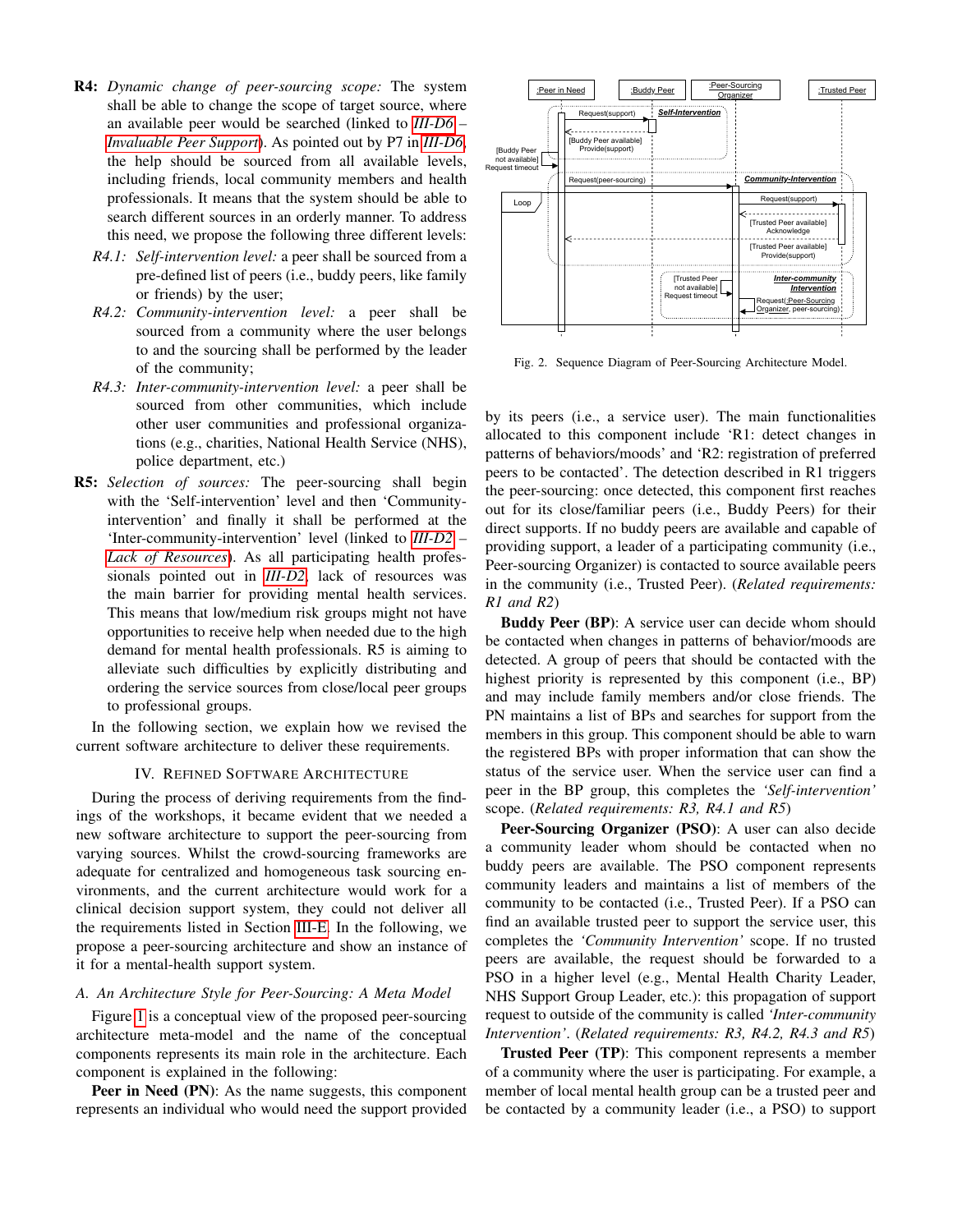a peer in need. If a TP is available, it should acknowledge its availability to the PSO and provide a peer support. The TP component should also be able to warn the registered trusted peers with the status of the service user. (*Related requirement: R4.2*)

To illustrate the interaction of these conceptual components to deliver the requirements in Section [III-E,](#page-5-0) we used a sequence diagram of the peer-sourcing architecture, shown in Figure [2.](#page-6-1) The Figure shows that the initial peer-sourcing is performed at the self-intervention level and then the sourcing is carried out at the community-interventions level, when no buddy peer is available (see the *Request timeout* message at the timeline of *Peer in Need*. The 'Loop' block captures the idea of propagation of peer-sourcing to other communities, if *Peer in Need* could not receive a *Provide(support)* message.

In this section we have explained the roles and major functionalities of the conceptual components in the peersourcing software architecture. Based on this model, we have derived an instance of it for our SPACE project. This instance architecture model is explained in the next section.

#### *B. An instance of the Peer-Sourcing Architecture*

The conceptual components in Figure [1](#page-5-2) capture all participating entities to realize the peer-sourcing requirements. In this section, we demonstrate its feasibility by instantiating a software architecture to deliver peer-sourcing in the context of suicide prevention support.



<span id="page-7-1"></span>Fig. 3. An Instance of the Proposed Architecture in Figure [1](#page-5-2)

Figure [3](#page-7-1) depicts an instance of the software architecture. The *Service User (Peer in Need)* component monitors the status of a service user and triggers a support request to the *Family or Friends (Buddy Peer)* components for the self-intervention. If this is not successful, *Service User* requests community peer-sourcing from the *Local Mental Health Support Group Leader (Peer-Sourcing Organizer)* component for the community intervention. If these two different levels of intervention attempts also cannot provide support, *Local Mental Health Support Group Leader* forwards the request to *Mental Health Charity Leader*, which is an instance of Peer-Sourcing Organizer at a higher level. This dynamic scoping of peer-sourcing continues until a peer can be found from these different sources (e.g., family, friends, local community, charity, professional organization).

#### V. DISCUSSION

<span id="page-7-0"></span>In this section, we discuss the proposed architecture in terms of additional quality requirements, challenges and limitations.

*Timing Requirements.* Though the response time requirements of peer-sourcing is not (hard-) real time, it is expected that a peer should be found within a reasonable time frame. For example, some quotes from the workshops related to the response time requirements include: *"if the data was fed to a crisis team then instant access would be needed"* and *"instantly, changes in behavior predicted to be of high risk nature, could be alerts"*. Therefore, the detailed design of the conceptual components of the peer-sourcing architecture should be analyzed and tested to meet the time constraints.

*Dynamic Scoping of Peer-Souring.* The sources for peersourcing is distributed by nature and cannot be confined to a single group, community, charity or professional organization. At the same time, the sourcing should be performed in an orderly manner, starting from self-intervention to communityintervention and finally inter-community intervention levels. Moreover, the decision to move on from one source to others can only be decided at runtime, considering the available peers at that particular moment in time. We have addressed this requirement by explicitly separating the class of sources (i.e., Buddy Peer and Trusted Peer) and propagating the scope of sources via the hierarchy of Peer-Sourcing Organizer.

*Peer Selection and Task Assignment.* Similar to the worker selection and task assignment problem in crowd-sourcing, peer-sourcing systems also need to contain the components that can match the peer support tasks with appropriate peer workers. However, it is more complicated in the context of peer-sourcing than crowd-sourcing due to more subtle factors. For example, crowd-sourcing systems usually consider the expertise for worker selection, but peers who seek help may prefer peers with similar life experiences and empathy, which is hard to be measured and embedded as a match component into the system. Another exemplary element is that, in peer support, the ability to self-express and comfort others is also an important component of expertise. However, these attributes are hard to be qualified and further taken into account in the optimization of peer selection or task assignment. Finding representational models for such attributes and components and developing algorithms for their estimation will be critical in enabling the peer-sourcing approach. Besides, in contrast to crowd-sourcing tasks which mainly use monetary incentives to motivate workers to participate, peer supporters have extra incentive to stay well if he or she feels to be a role model for others. How to reflect these characteristics of peer-sourcing into the software architecture is still worth studying. The current version of our proposed architecture provides a highlevel framework - a first step in this new research direction.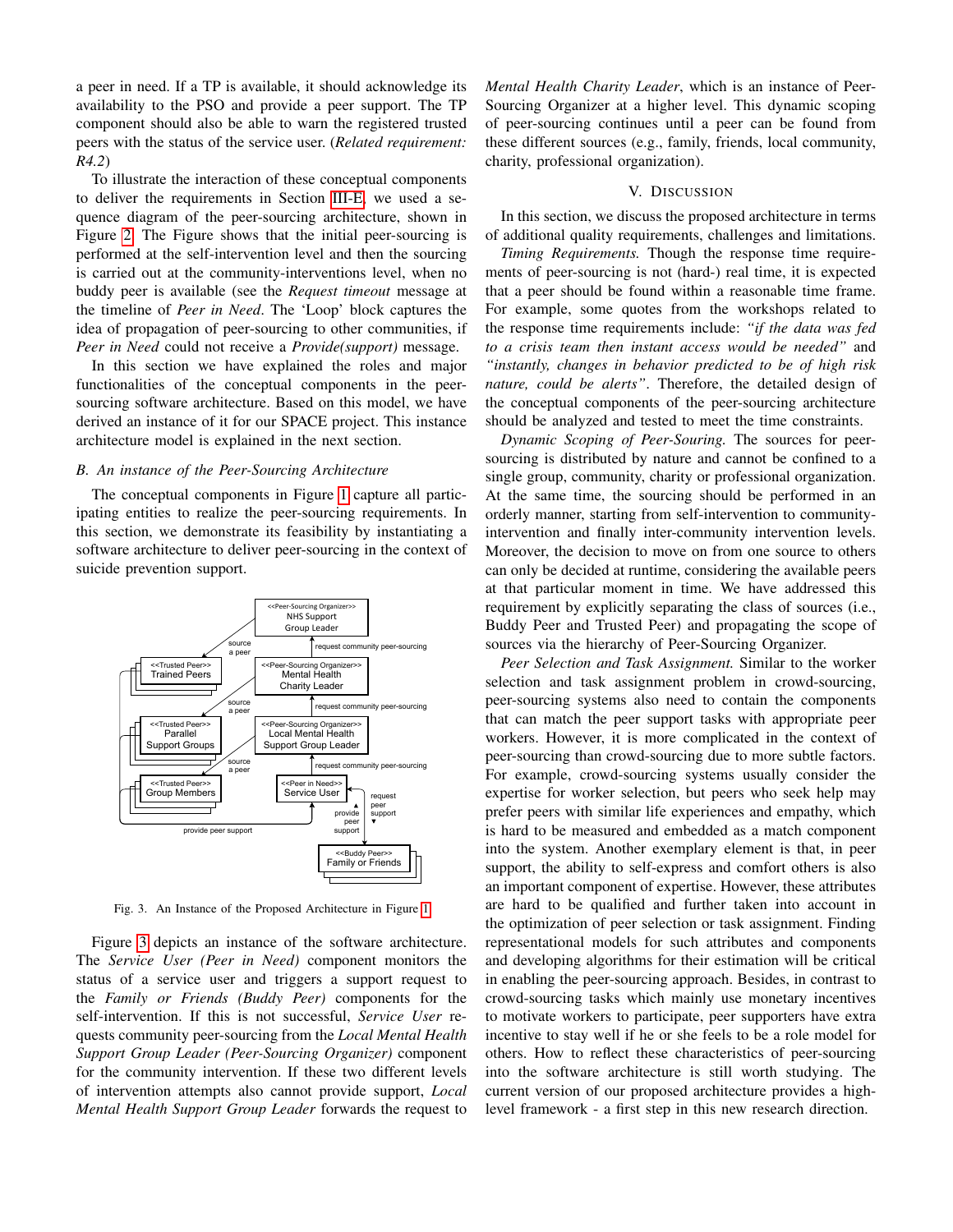*Privacy Preserving Function.* The advantage of online peer support is seen in the anonymity and privacy it affords to both the person seeking support and the peer supporter [\[45\]](#page-9-31). Involving recovered peers as peer supporters in a face-to-face setting is not a new concept and has been shown to be effective for decades [\[46\]](#page-9-32). While there exists concerns over breaking confidentiality in this model [\[47\]](#page-9-33), Davidson *et al.* highlighted that there is no reason to believe that preserving privacy will be any more difficult for peer supporters than for anyone else [\[48\]](#page-9-34). In fact, *"peer supporters"* (Buddy Peer, Trusted Peer), based on their own personal experiences as service users, are more likely to protect their peer's privacy even more so than non-peer staff (e.g., health professionals) [\[48\]](#page-9-34). Alternatively, Kemp and Henderson proposed training about boundaries and ethical issues as a key solution for maintaining privacy in peer support model [\[49\]](#page-9-35). Although this requirement is not addressed in our proposed architecture, investigating the role of training to embed and preserve privacy in peer-sourcing architecture will be essential future work.

*Value Creation.* The crowd in crowd-sourcing receives a direct recompense for performing the task [\[50\]](#page-9-36) and the direct benefit for the Trusted Peer in the peer-sourcing model also needs to be considered.

While improvements in social and occupational functionality of the Trusted Peer are seen as direct benefits [\[20\]](#page-9-10), Trusted Peers need to be treated like workers in order for the proposed system to be sustainable. This is particularly important as Trusted Peers need to treat the task at hand as a service commitment. It needs to be clear what the Trusted Peer gets in return and how they get financially supported and sustained. Financial reward could be received for the completion of a peer-support session or improved measures in outcome for a Peer-in-Need (for example, the reduction in number of visits to traditional services over a predefined time frame). *"High demands on services"* was raised repeatedly in our workshop, and participants see peer-support as a way to *"take pressure off services"*, for example saving money and reducing direct staff time. These savings could provide additional resource to run a peer-sourcing service. This requires further research to investigate how a financial model could be ethically integrated into a peer-sourcing model.

*Evaluation of the Proposed Software Architecture.* The main focus and contributions of this paper are in analyzing/deriving requirements from various stakeholders in a real mental health care context and designing a software architecture to address the requirements with peer-sourcing. The architecture model was validated through developing its instance for our project and executing the scenarios from the workshops, however, we still need to further verify the model via implementing and deploying a system in a real environment. For example, timing requirements for different cases (e.g., from low/medium risk cases to urgent/emergent cases) should be carefully collected and tested with different stakeholders.

# VI. CONCLUSION

<span id="page-8-9"></span>The current practice and care pathway, consisting of monitoring of service users' symptoms and facilitating an intervention when unexpected changes from routine patterns are recognized, is unsustainable. It is heavily dependent on the availability of health professionals, which is scarce in the mental health care domain.

Through a mental health research project in which we engaged with various stakeholders from a real mental health care context, we learned that an appropriate source of support needs to take into account user's preferences as in who and when to engage with, in their care and specifically the preference of peer support which is increasingly on demand. In response, and to provide a systematized support for this rising need, we have proposed the software architecture to utilize peer support via peer-sourcing of potential support providers from various groups. We presented requirements analysis based on a study with service users and health professionals. We also demonstrated the architecture feasibility by instantiating the model in our project context and executing the user scenarios gathered from the workshop activities.

In future work, we will implement and deploy an instance of the proposed architecture with more practical factors (e.g., timing constraints, peer selection and privacy preservation) and collect feedback from service users and health professionals to inform refinements and further assessments.

#### ACKNOWLEDGMENT

We thank all participants from the SPACE project workshops and also our collaborators in the Lancashire and South Cumbria ICS, and National Health Service Organization.

# **REFERENCES**

- <span id="page-8-0"></span>[1] Our World in Data. (2017) Share of population with mental health and substance use disorders. [Online]. Available: [https://ourworldindata.org/](https://ourworldindata.org/grapher/share-with-mental-and-substance-disorders) [grapher/share-with-mental-and-substance-disorders](https://ourworldindata.org/grapher/share-with-mental-and-substance-disorders)
- <span id="page-8-1"></span>[2] S. Abdullah and T. Choudhury, "Sensing technologies for monitoring serious mental illnesses," *IEEE MultiMedia*, vol. 25, no. 1, pp. 61–75, 2018.
- <span id="page-8-2"></span>[3] R. Morriss, I. Vinjamuri, M. A. Faizal, C. A. Bolton, and J. P. McCarthy, "Training to recognise the early signs of recurrence in schizophrenia," *Cochrane Database of Systematic Reviews*, no. 2, 2013.
- <span id="page-8-3"></span>[4] I. Barnett, J. Torous, P. Staples, L. Sandoval, M. Keshavan, and J.-P. Onnela, "Relapse prediction in schizophrenia through digital phenotyping: a pilot study," *Neuropsychopharmacology*, vol. 43, no. 8, p. 1660, 2018.
- <span id="page-8-4"></span>[5] M. Hassanalieragh, A. Page, T. Soyata, G. Sharma, M. Aktas, G. Mateos, B. Kantarci, and S. Andreescu, "Health monitoring and management using internet-of-things (iot) sensing with cloud-based processing: Opportunities and challenges," in *2015 IEEE International Conference on Services Computing*. IEEE, 2015, pp. 285–292.
- <span id="page-8-5"></span>[6] C.-L. Dennis, "Peer support within a health care context: a concept analysis," *International journal of nursing studies*, vol. 40, no. 3, pp. 321–332, 2003.
- <span id="page-8-6"></span>[7] L. Davidson, M. Chinman, D. Sells, and M. Rowe, "Peer support among adults with serious mental illness: a report from the field," *Schizophrenia bulletin*, vol. 32, no. 3, pp. 443–450, 2006.
- <span id="page-8-7"></span>[8] J. Huber, T. Muck, P. Maatz, B. Keck, P. Enders, I. Maatouk, and A. Ihrig, "Face-to-face vs. online peer support groups for prostate cancer: a cross-sectional comparison study," *Journal of Cancer Survivorship*, vol. 12, no. 1, pp. 1-9, 2018.
- <span id="page-8-8"></span>[9] J. Naslund, K. Aschbrenner, L. Marsch, and S. Bartels, "The future of mental health care: peer-to-peer support and social media," *Epidemiology and psychiatric sciences*, vol. 25, no. 2, pp. 113–122, 2016.